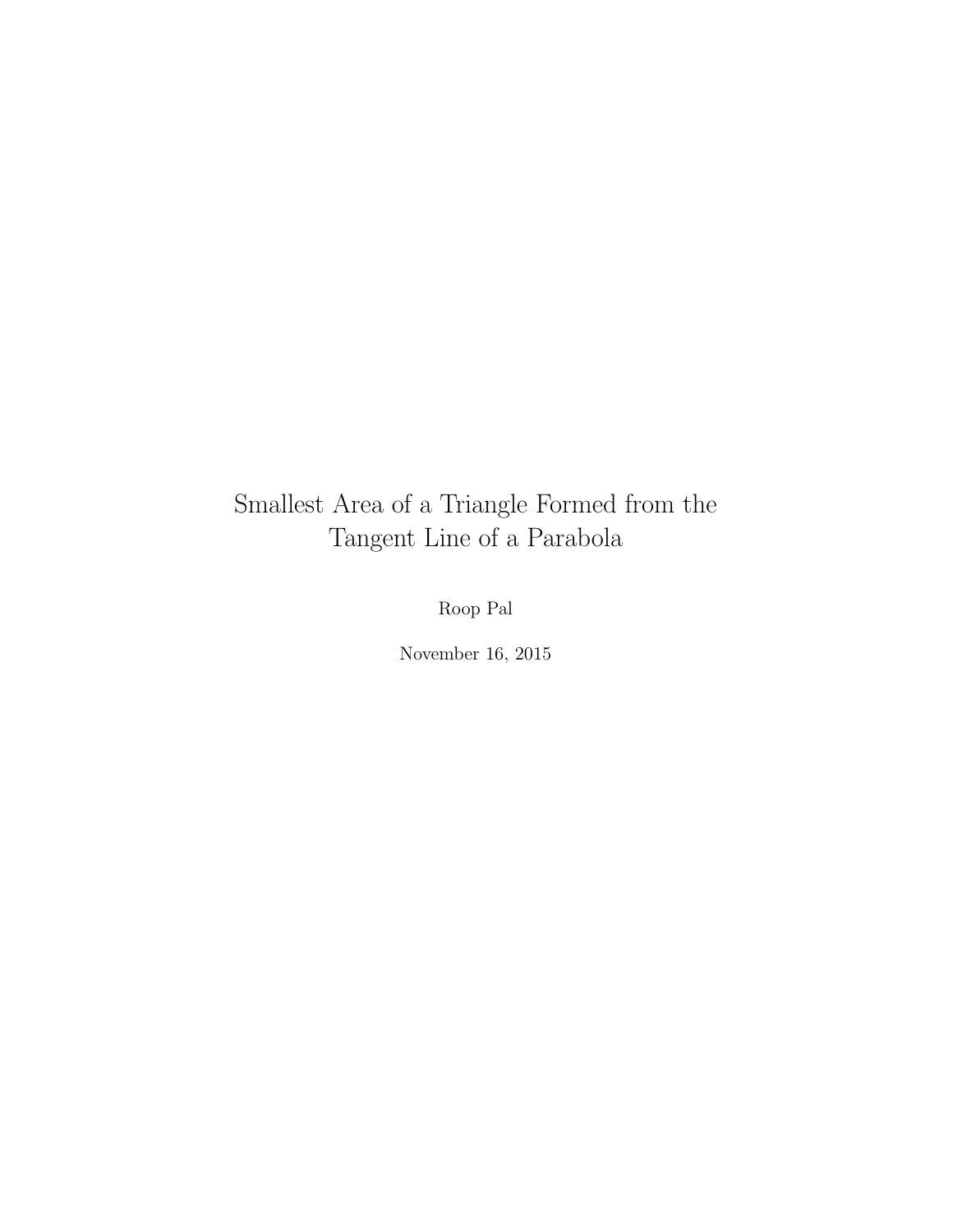## Introduction

This problem is an applied optimization problem. The problem is to minimize the area of the triangle formed by a tangent line to the function  $y = 1 - \frac{1}{9}x^2$ . The triangle is defined by the origin, the x-intercept of the tangent line, and the y-intercept of the tangent line. Only triangles formed in the first quadrant are of concern.

### Variables

The original parabola is represented by the function  $f$ . The relevant variables are the area, represented by  $A$ ; the x-intercept, represented by  $i$ , and the y-intercept, represented by  $j$ . The x-coordinate of the tangency point is represented by  $t$ , so the y-coordinate of the tangency point is represented by  $f(t) = 1 - \frac{1}{9}t^2$ . The slope of the tangent line, then, is represented by  $f'(t) = -\frac{2}{9}t$ . The x-intercept of  $f$  is evaluated below.

$$
0 = 1 - \frac{1}{9}x^2
$$
  

$$
x^2 = 9
$$
  

$$
x = \pm 3
$$

 $x = 3$  as we are focused on the first quadrant.

A diagram is drawn below.



Made with MS Paint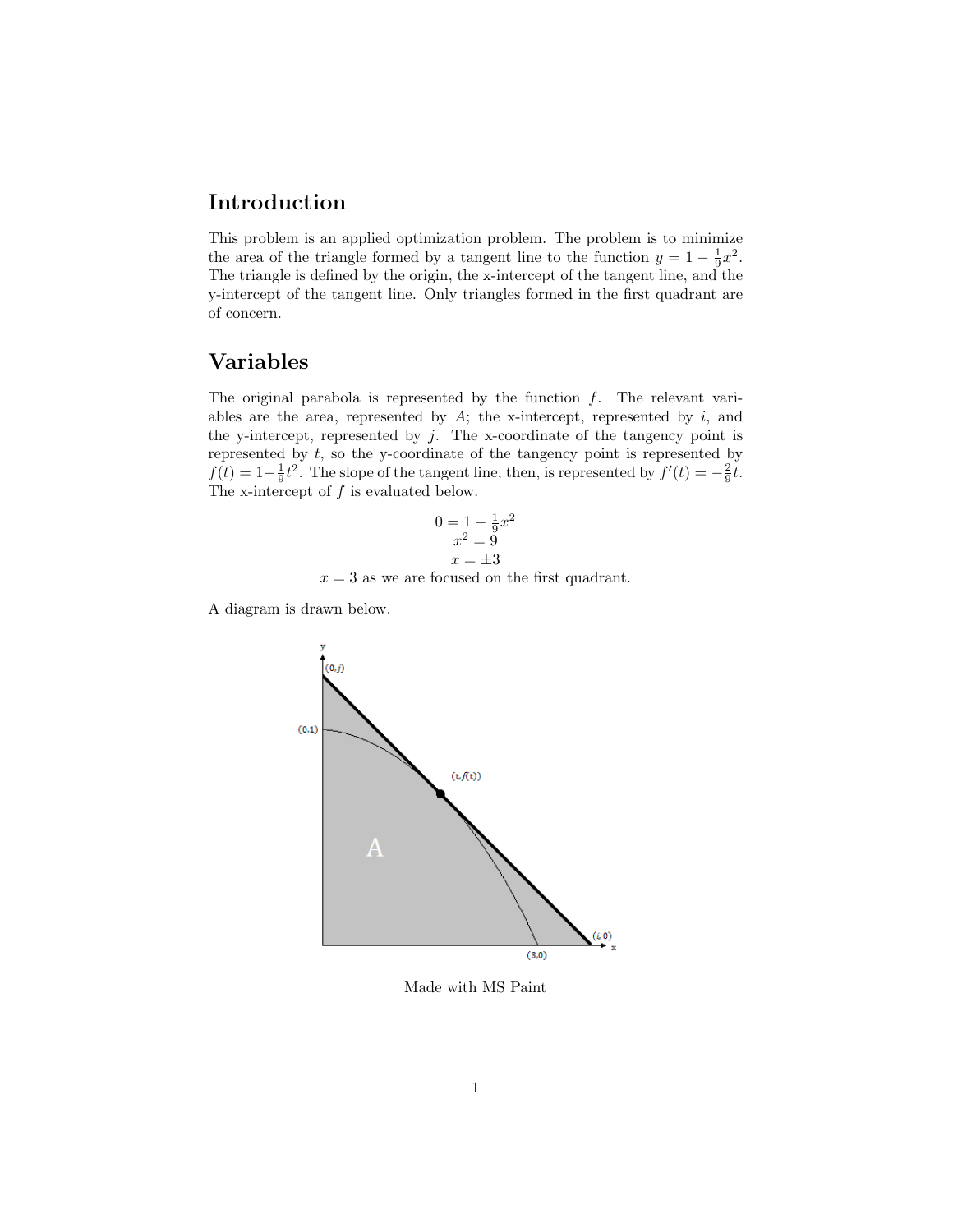## Objective Function and Range

First, we must find the objective function  $A(t)$  and range constraining t.

#### Objective Function

The objective function is  $A(t)$ , or the area of the triangle as dependent on t, the arbitrary x-coordinate on the function f.  $A(t) = \frac{1}{2} \cdot ij$  by the formula for the area of a triangle. The tangent line in slope-intercept form is

$$
y - f(t) = f'(t)(x - t)
$$
 by the definition of a tangent line.  
\n
$$
y - (1 - \frac{1}{9}t^2) = -\frac{2}{9}t(x - t)
$$
 by substitution.  
\n
$$
y - 1 + \frac{1}{9}t^2 = -\frac{2}{9}tx + \frac{2}{9}t^2
$$
  
\n
$$
y = -\frac{2}{9}tx + \frac{1}{9}t^2 + 1
$$
  
\nNow we must evaluate for the intercepts *i* and *j*.  
\n
$$
0 = -\frac{2}{9}ti + \frac{1}{9}t^2 + 1
$$
  
\n
$$
\frac{2}{9}ti = \frac{1}{9}t^2 + 1
$$
  
\n
$$
i = \frac{9}{2t} \cdot \frac{t^2}{9} + \frac{9}{2t}
$$
  
\n
$$
i = \frac{4}{2}t^2 + \frac{9}{2t}
$$
  
\n
$$
j = -\frac{2}{9}t \cdot 0 + \frac{1}{9}t^2 + 1
$$
  
\nNow that we have *i* and *j* in terms of *t*, we can use them to find the area

function or objective function  $A(t)$ .

 $A(t) = \frac{1}{2} \cdot ij$  by the definition of the area of a triangle.  $A(t) = \frac{1}{2} \cdot (\frac{t}{2} + \frac{9}{2t}) \cdot (\frac{1}{9}t^2 + 1)$  by substitution.  $A(t) = \frac{t^3}{36} + \frac{t}{2} + \frac{9}{4t}$  by expansion.

#### Range

The range of  $t$  is constrained to the first quadrant. It ranges from  $0$  to the x-intercept of f, which, as evaluated above, is 3. Thus,  $t \in [0,3]$ .

## Optimization

To optimize  $A(t)$ , we must first find  $A'(t)$ .

$$
A'(t) = \frac{t^2}{12} + \frac{1}{2} - \frac{9}{4t^2}
$$
 by the Power Rule.  
Then, we must set the function to 0 to find points of interest.  

$$
\frac{t^2}{12} + \frac{1}{2} - \frac{9}{4t^2} = 0
$$

$$
t^4 + 6t^2 - 27 = 0
$$
 by multiplying by 12t<sup>2</sup>.  

$$
(t^2 + 9)(t^2 - 3) = 0
$$

$$
t = \pm \sqrt{3}
$$
 if we solve for t.  

$$
t = \sqrt{3}
$$
 since we are working in the first quadrant.